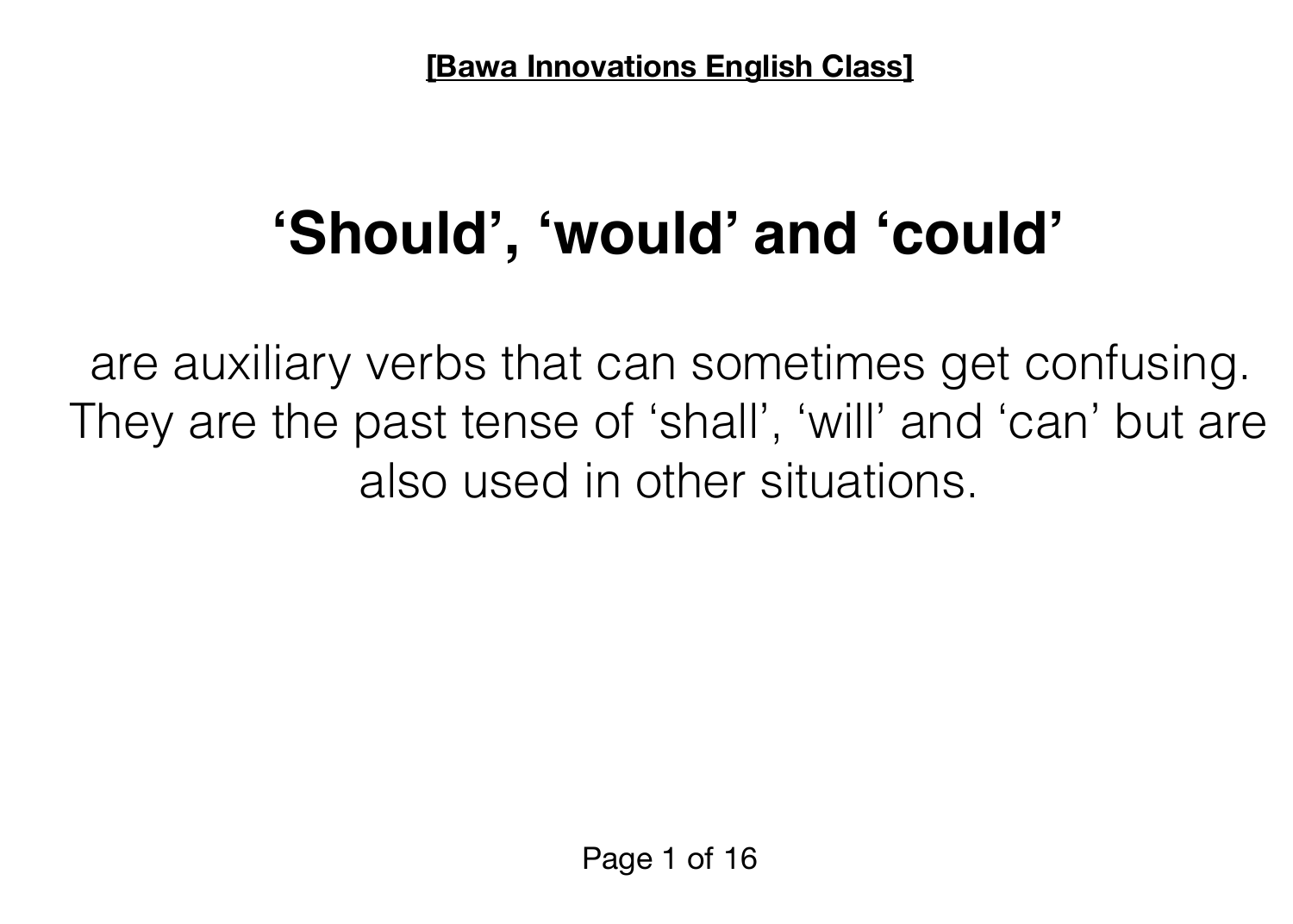# **'Should' can be used:**

# **1. To express something that is probable**

Examples:

"John should be here by 2:00 PM."

"He should be bringing Jennifer with him.

# **2. To ask questions**

Examples:

"Should we turn left at this street?"

"Shouldn't you be getting ready for work?"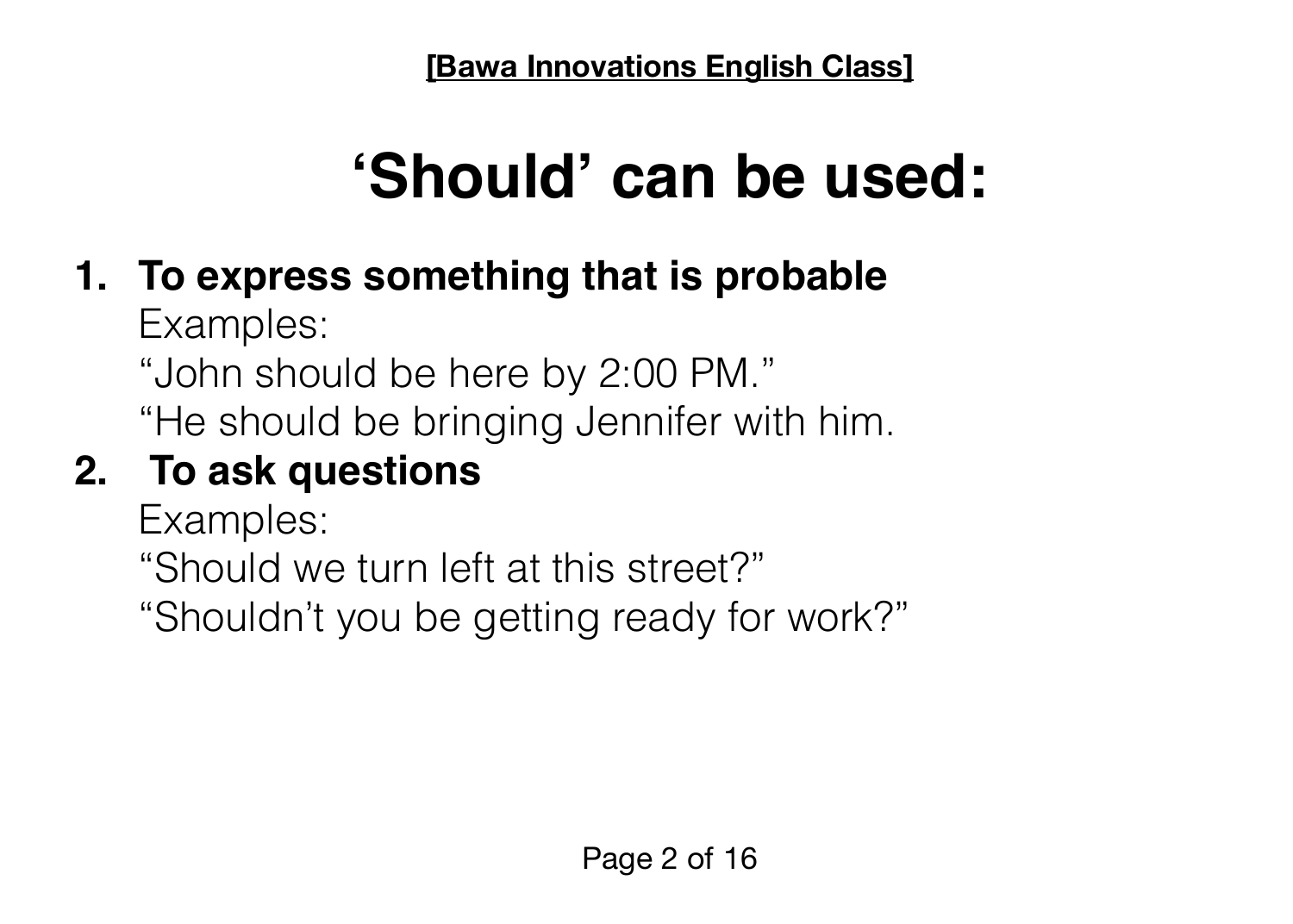## **3. To show obligation, give recommendation or even an opinion**

Examples:

"You should stop eating fast food."

"You should go for walks more often."

"We should go to the park tomorrow."

"He should go to the pharmacy first thing in the morning."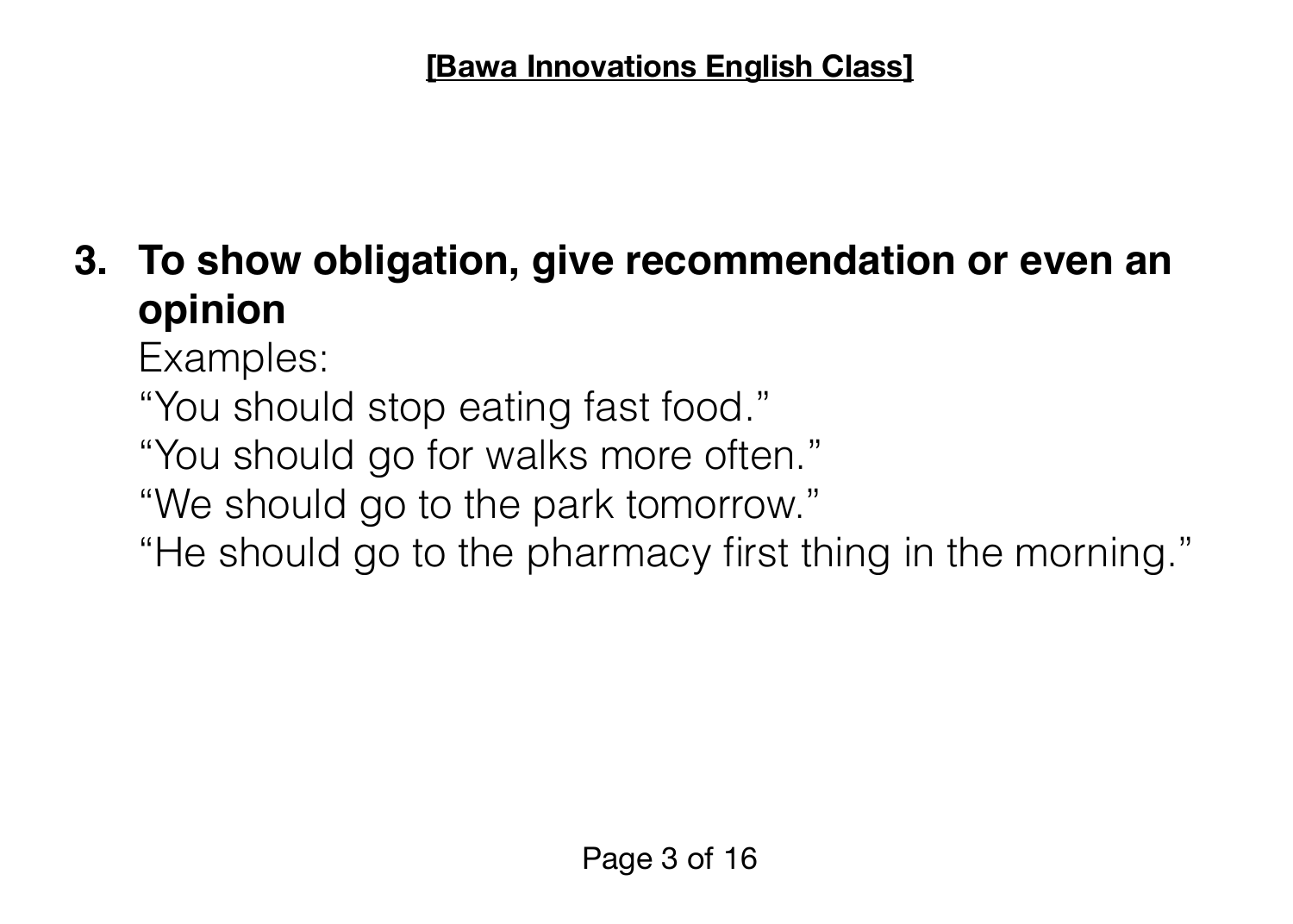# **'Would' can be used:**

**1. To ask 'who', 'what', 'where', 'when', 'why' or 'how' (not always, but often)**

Examples:

"How would you do that?"

"What would you do if…"

"When would we have time to do that?"

"Who would want to wait in that line?"

### **2. To make a polite request**

Examples: "Would you like any tea?" "Would you like anything else?"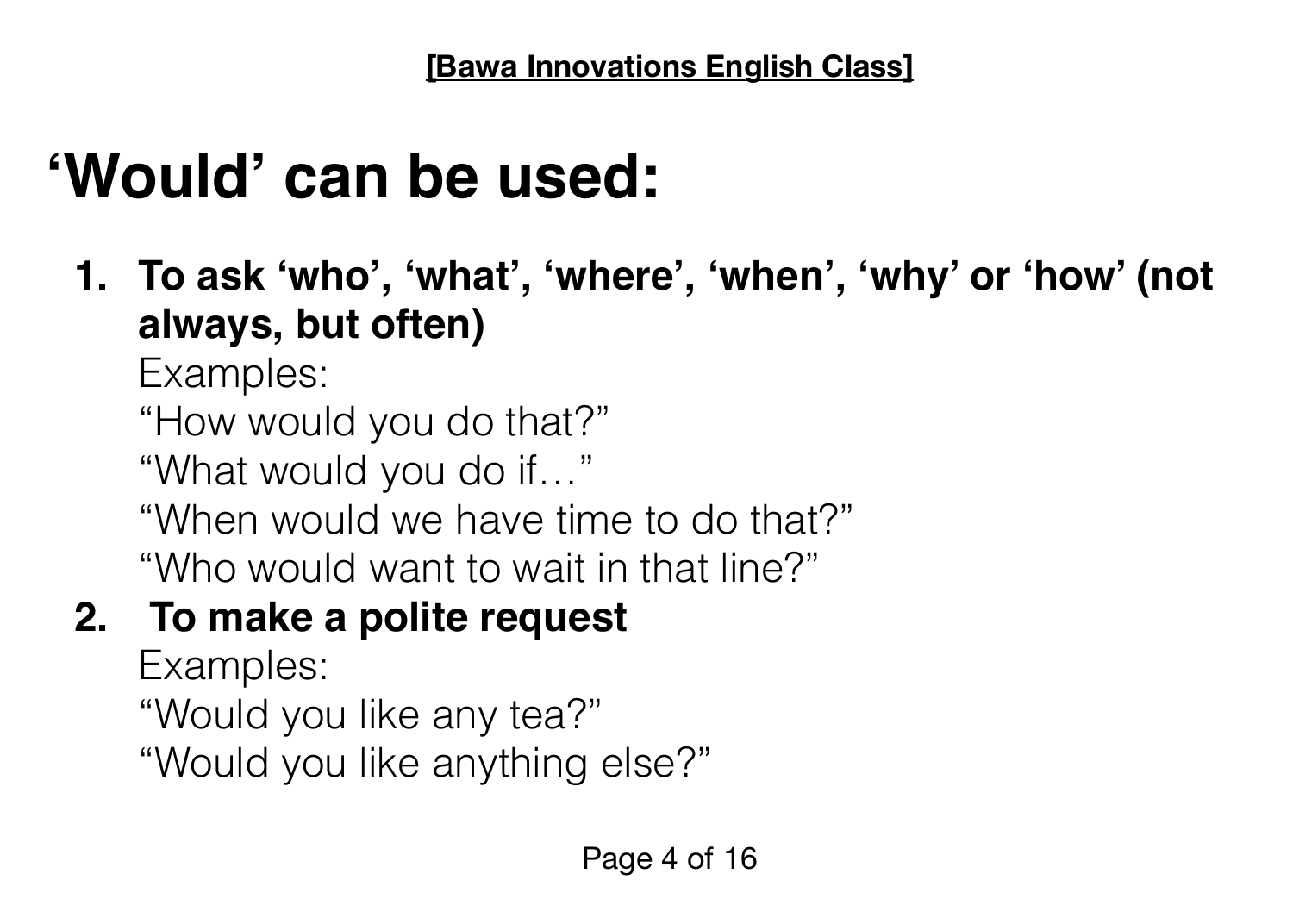## **3. In hypothetical situations**

Examples:

"If I had a lot of money I would like to own a farm one day." "I would love to buy a boat one day."

## **4. To ask questions**

Examples: "Would you like fries or salad?" "Would you like to join us tonight?"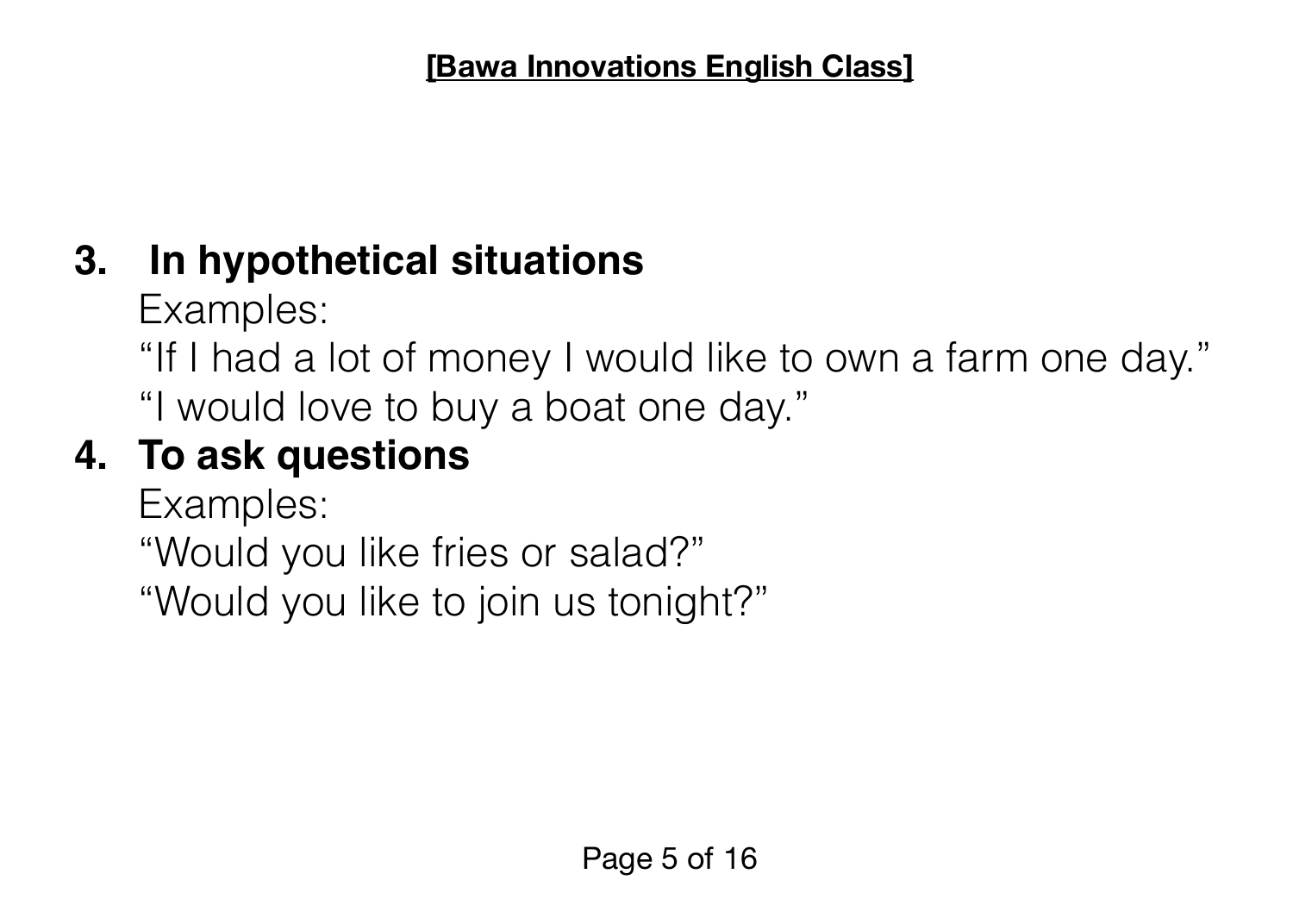# **'Could' can be used:**

# **1. To suggest a possibility**

Examples:

"Whose journal is this? It could be Nelly's journal." "Could 'A' be the answer? It's definitely not 'B' or 'D.'"

# **2. To make a polite request**

Examples:

"Could you please move this box?"

"Could you please pass that paper?"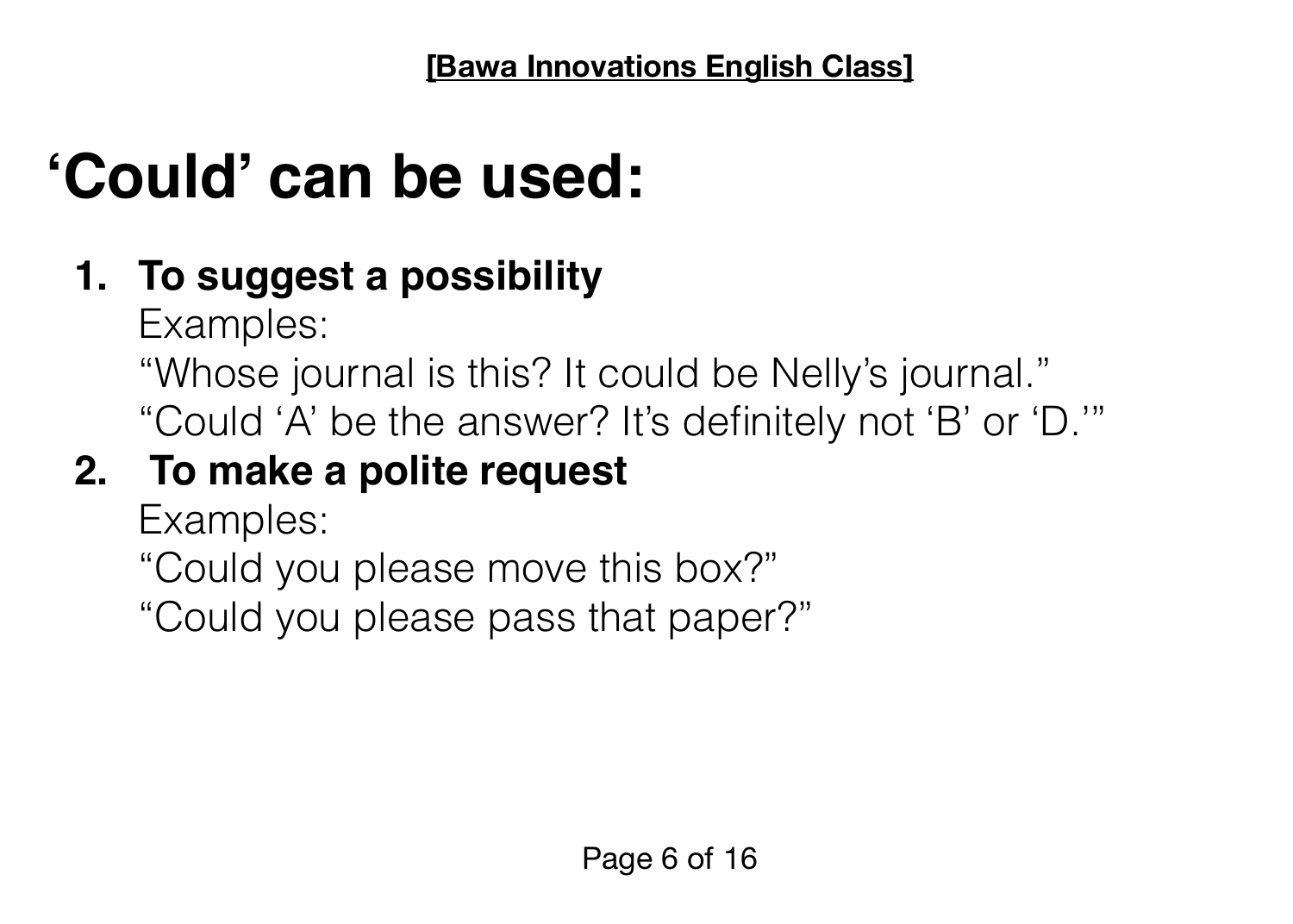Using the word 'could' to respond to the requests we made in the last example would suggest that you *could* do it, but you might not really want to. If you agree to the request, then you use the word 'can'.

#### **Examples:**

"Could you please move this box?" "I could, but I am really busy right now."

"Could you please pass that paper." "Sure, I can."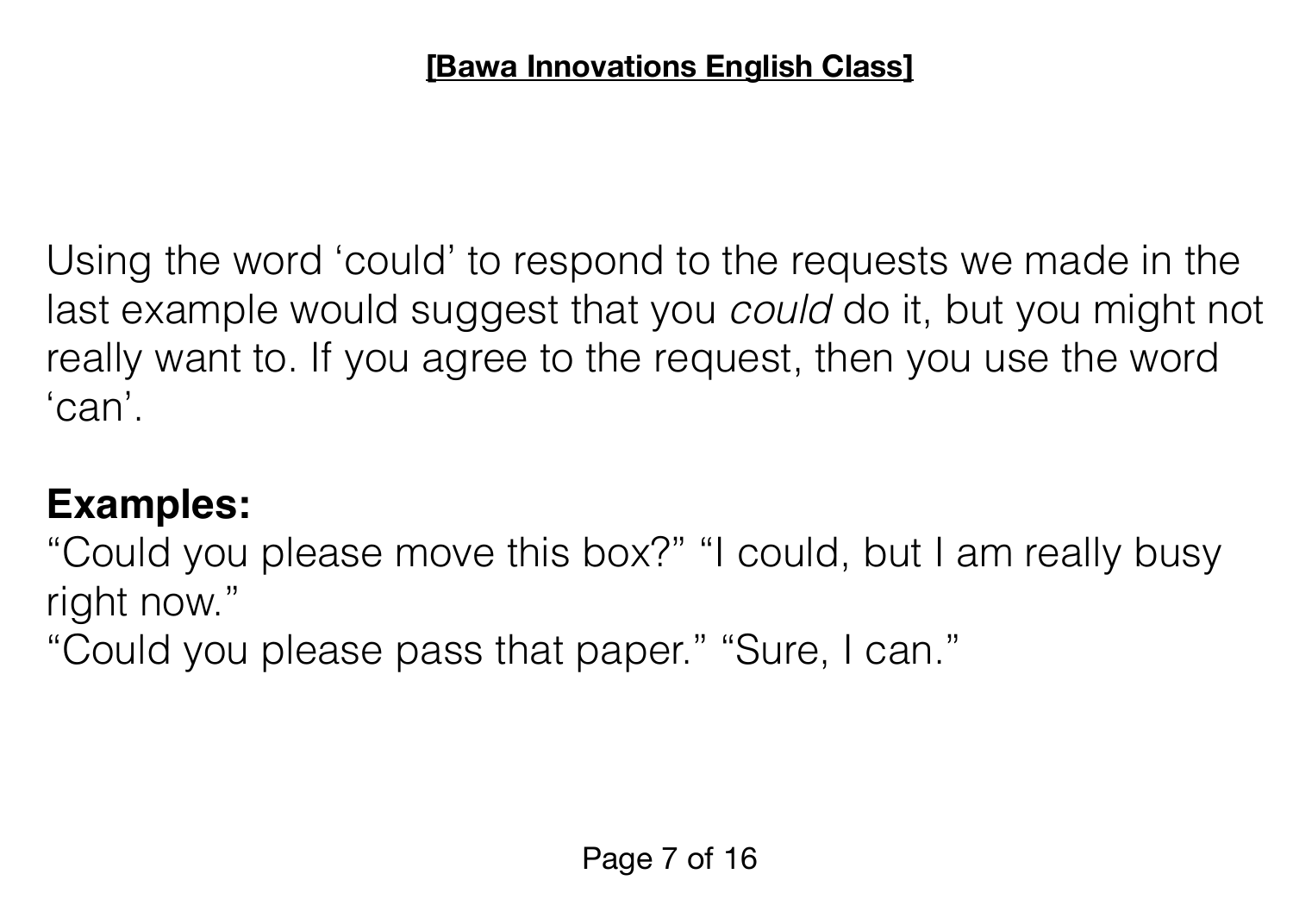# **Could, Would and Should + Have + Past Participle**

These past modal verbs are all used hypothetically, to talk about things that didn't really happen in the past.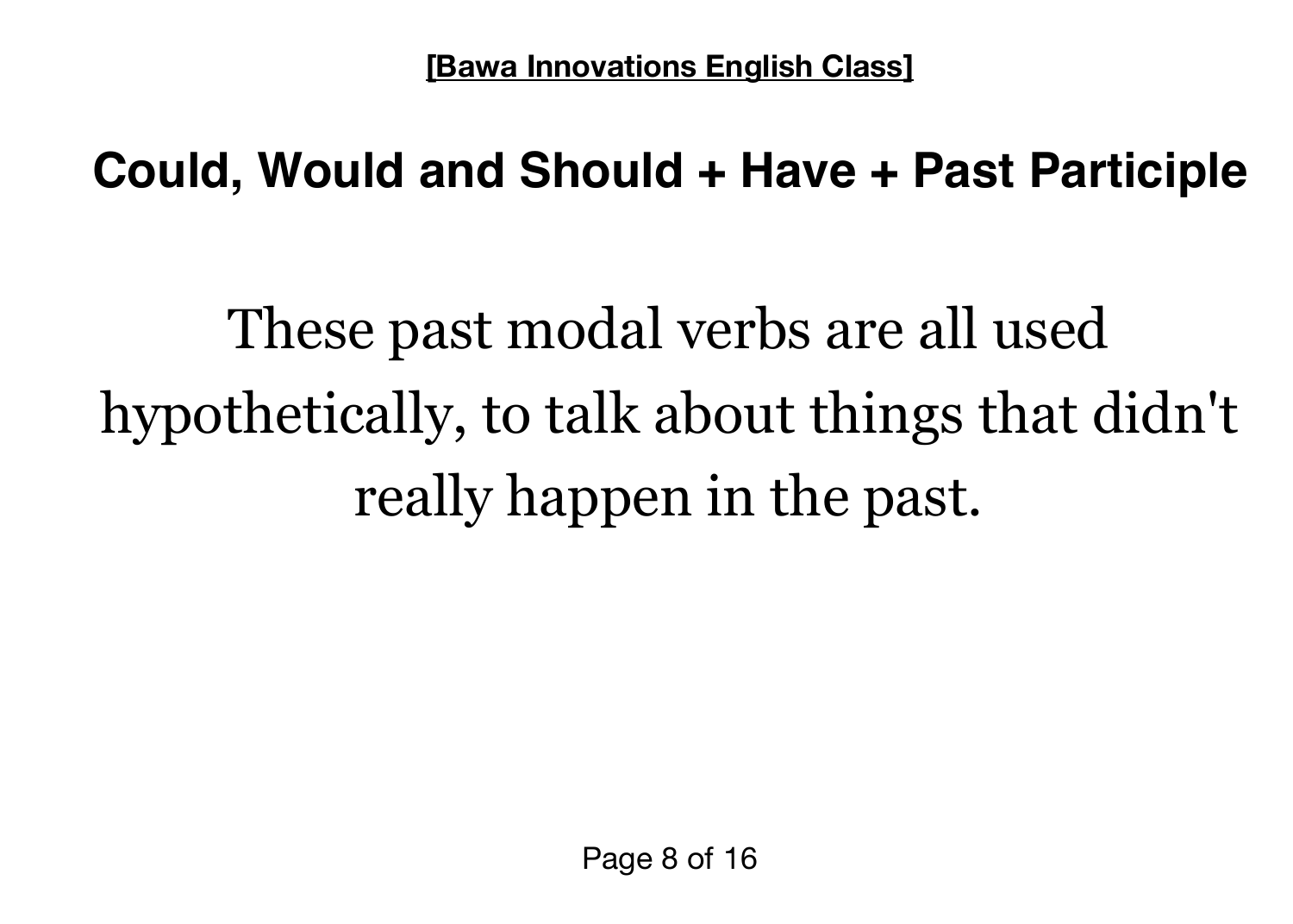### **Could have + past participle**

1: **Could have + past participle** means that something was possible in the past, or you had the ability to do something in the past, but that you didn't do it.

- I could have stayed up late, but I decided to go to bed early.
- They could have won the race, but they didn't try hard enough.
- Julie could have bought the book, but she borrowed it from the library instead.
- He could have studied harder, but he was too lazy and that's why he failed the exam.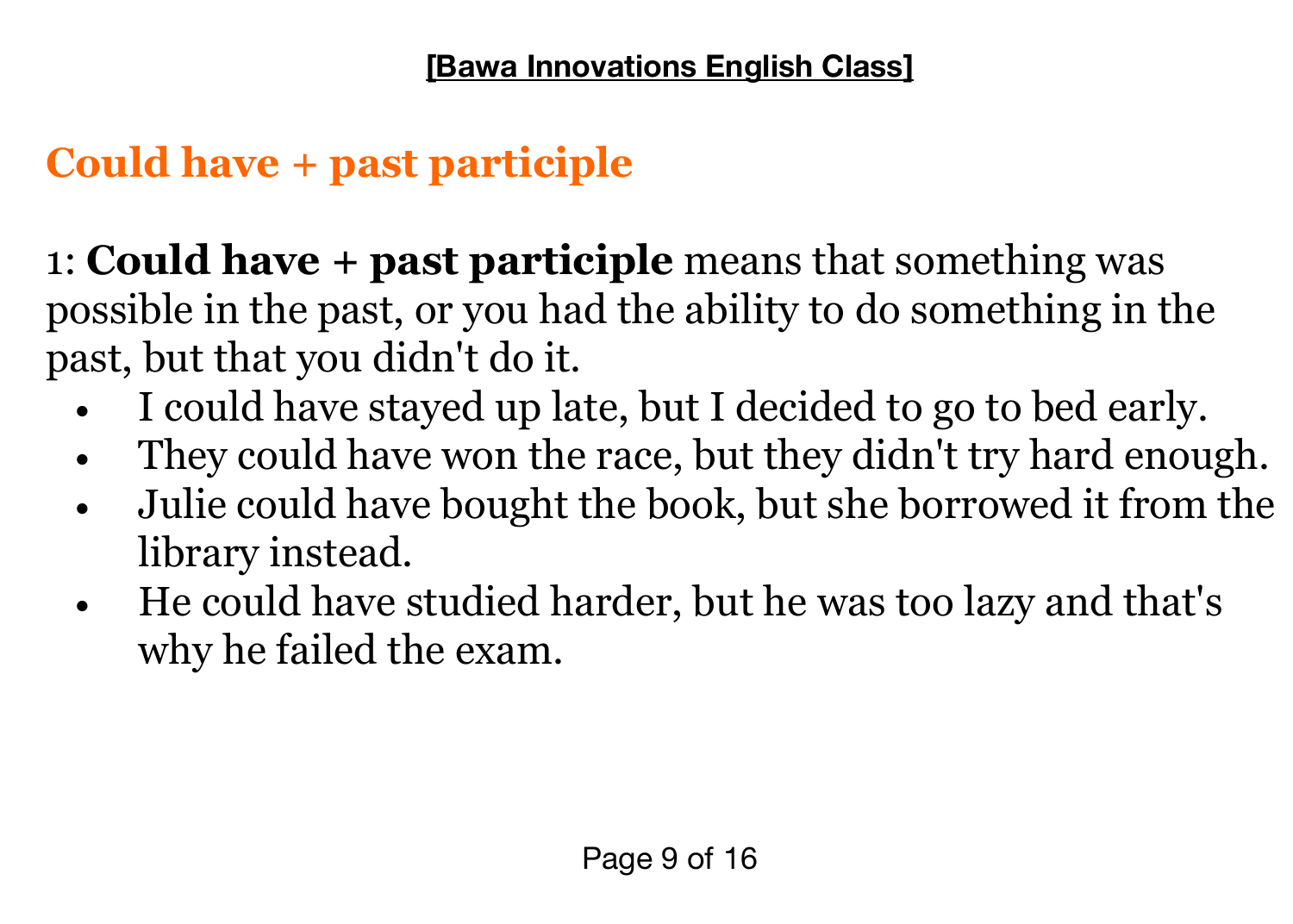**Couldn't have + past participle** means that something wasn't possible in the past, even if you had wanted to do it.

- I couldn't have arrived any earlier. There was a terrible traffic jam (= it was impossible for me to have arrived any earlier).
- He couldn't have passed the exam, even if he had studied harder. It's a really, really difficult exam.

2: We use **could have + past participle** when we want to **make a guess** about something that happened in the past. In this case, we don't know if what we're saying is true or not true. We're just talking about our opinion of what maybe happened.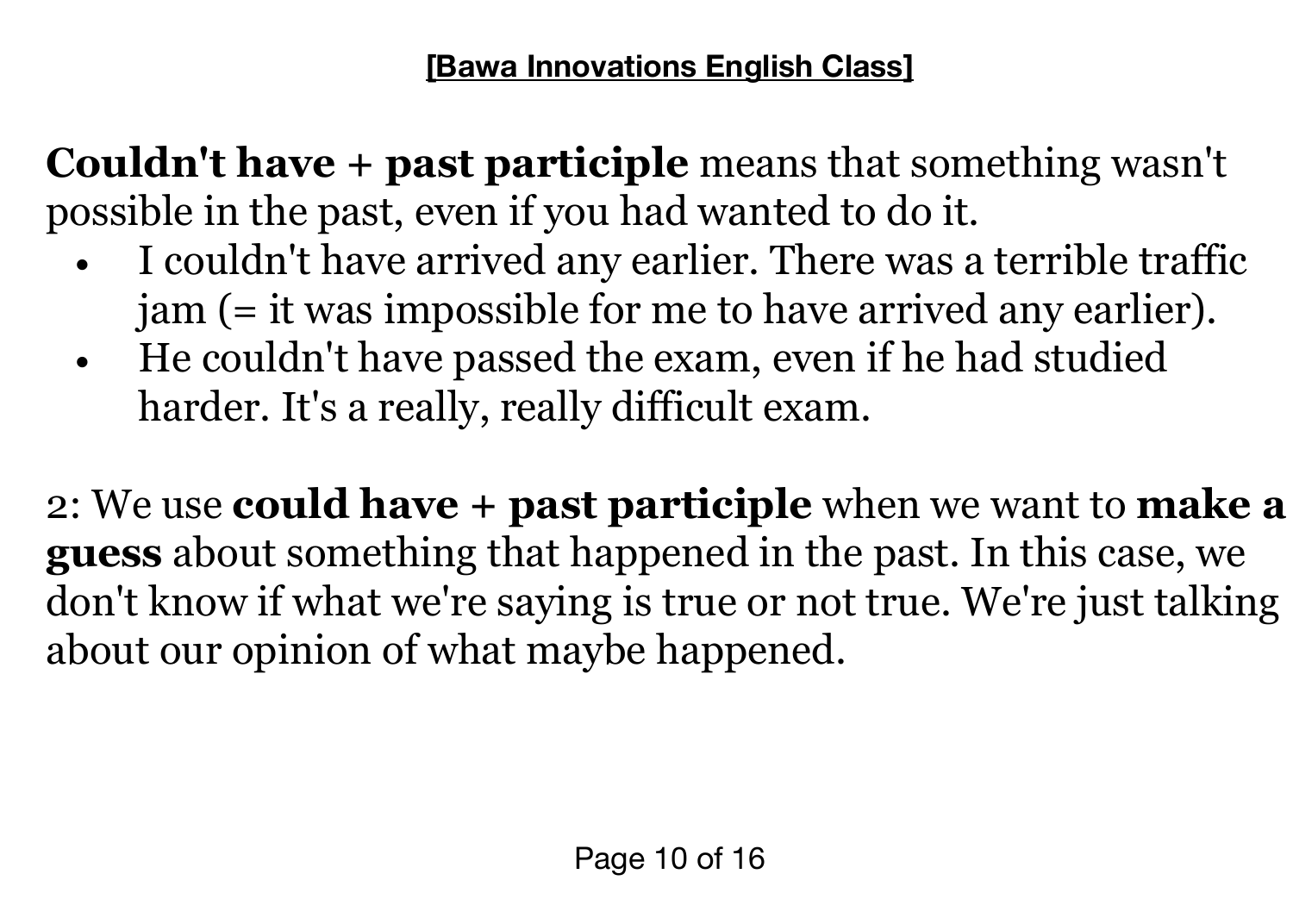Why is John late?

- He could have got stuck in traffic.
- He could have forgotten that we were meeting today.
- He could have overslept.

We can also choose to use **might have + past participle** to mean the same thing:

- He might have got stuck in traffic.
- He might have forgotten that we were meeting today.
- He might have overslept.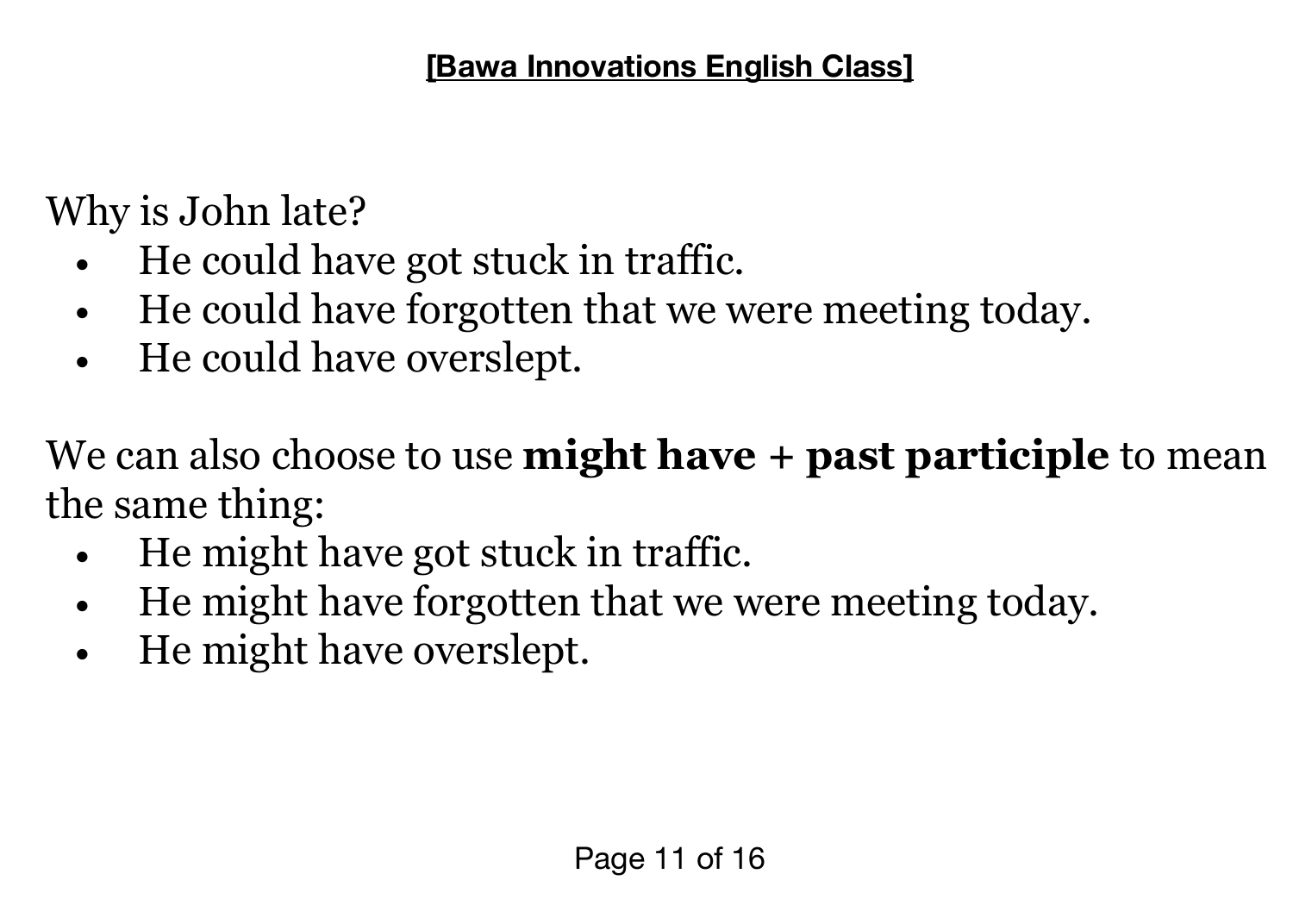## **Should have + past participle**

1: **Should have + past participle** can mean something that would have been a good idea, but that you didn't do it. It's like giving advice about the past when you say it to someone else, or regretting what you did or didn't do when you're talking about yourself.

**Shouldn't have + past participle** means that something wasn't a good idea, but you did it anyway.

- I should have studied harder! (= I didn't study very hard and so I failed the exam. I'm sorry about this now.)
- I should have gone to bed early (= I didn't go to bed early and now I'm tired).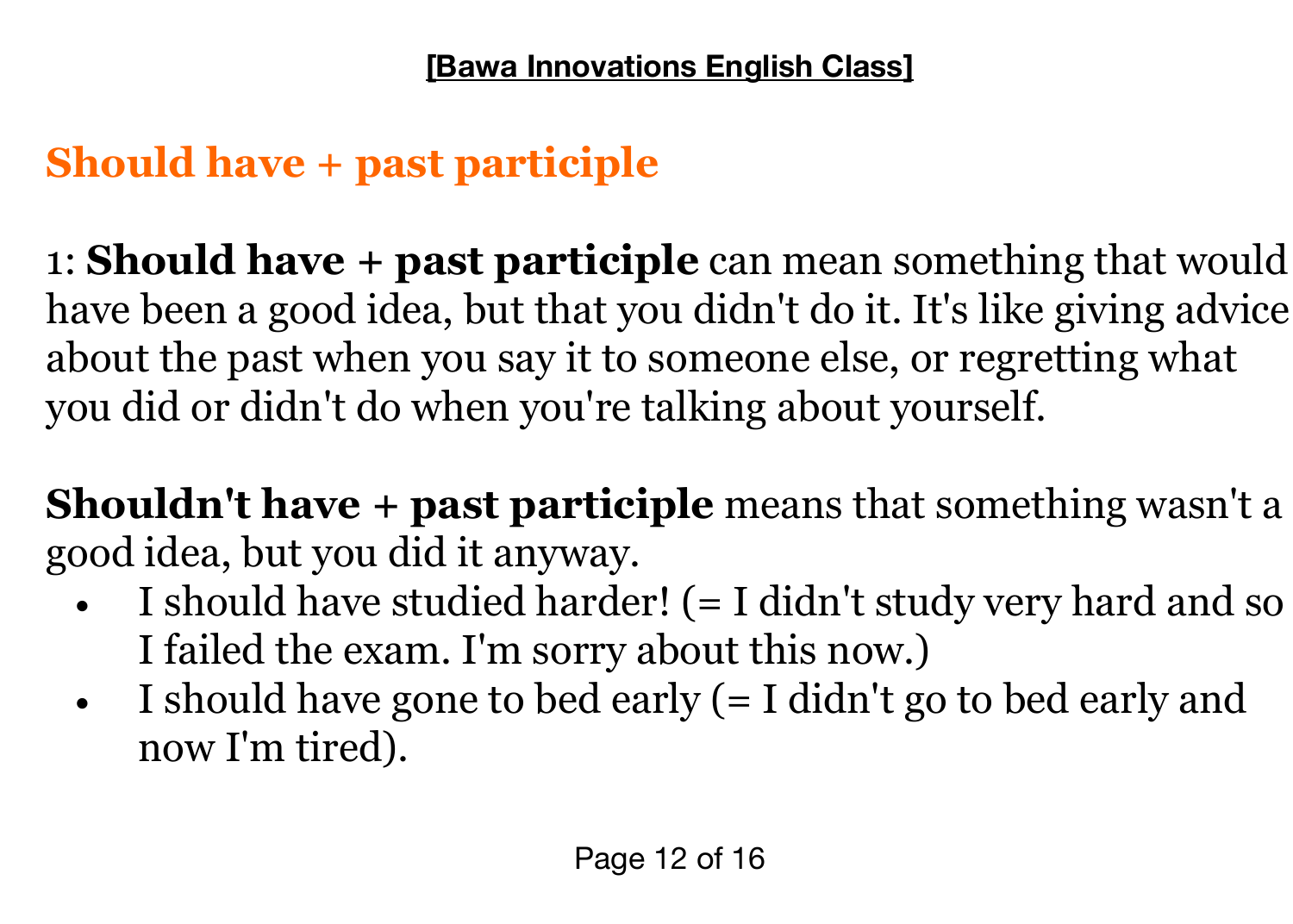- I shouldn't have eaten so much cake! (= I did eat a lot of cake and now I don't feel good.)
- You should have called me when you arrived (= you didn't call me and I was worried. I wish that you had called me).
- John should have left early, then he wouldn't have missed the plane (= but he didn't leave early and so he did miss the plane).

2: We can also use **should have + past participle** to talk about something that, if everything is normal and okay, we think has already happened. But we're not certain that everything is fine, so we use 'should have' and not the present perfect or past simple. It's often used with **'by now'.**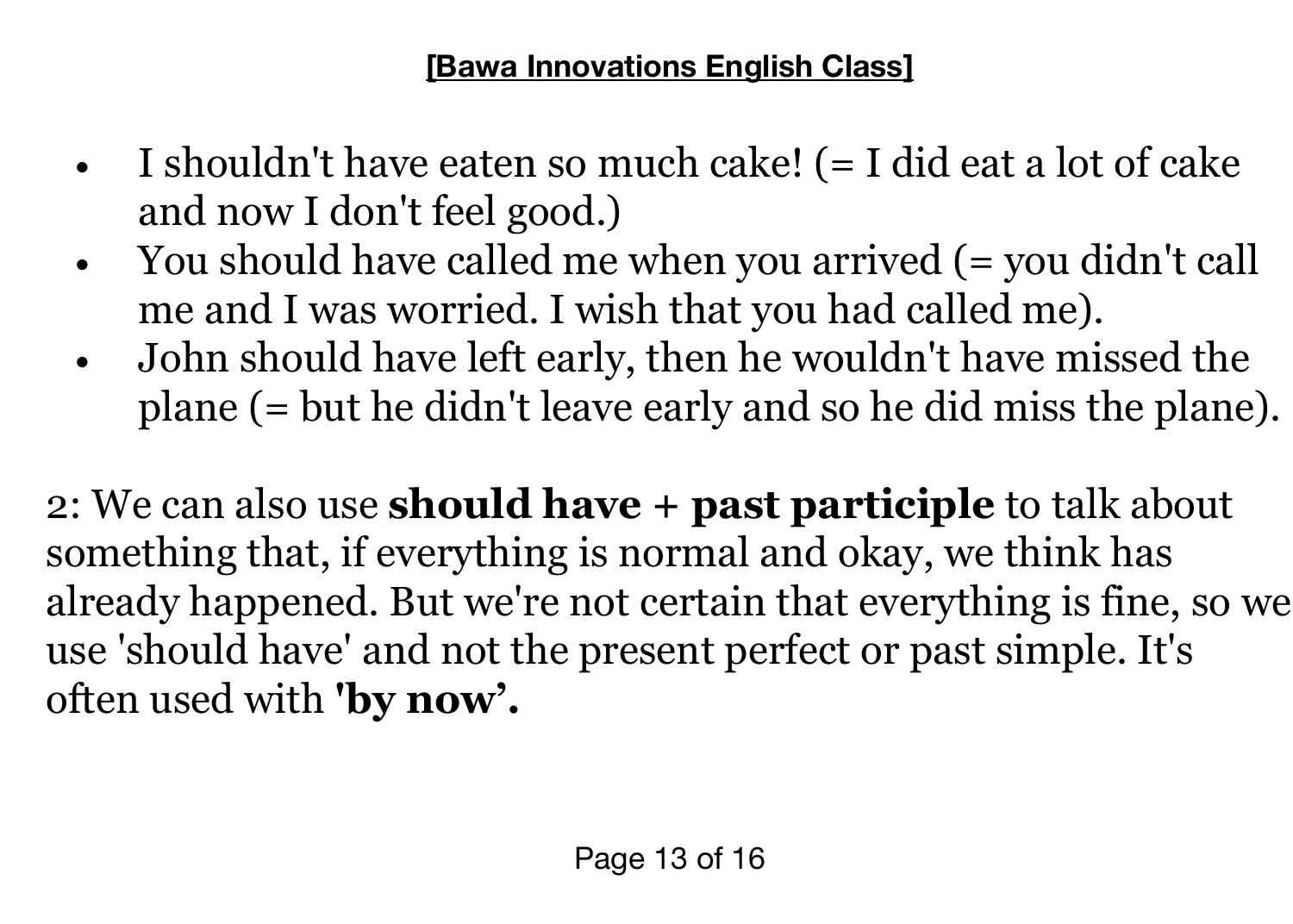- His plane should have arrived by now (= if everything is fine, the plane has arrived).
- John should have finished work by now (= if everything is normal, John has finished work).

We can also use this to talk about something that would have happened if everything was fine, but hasn't happened.

Lucy should have arrived by now, but she hasn't.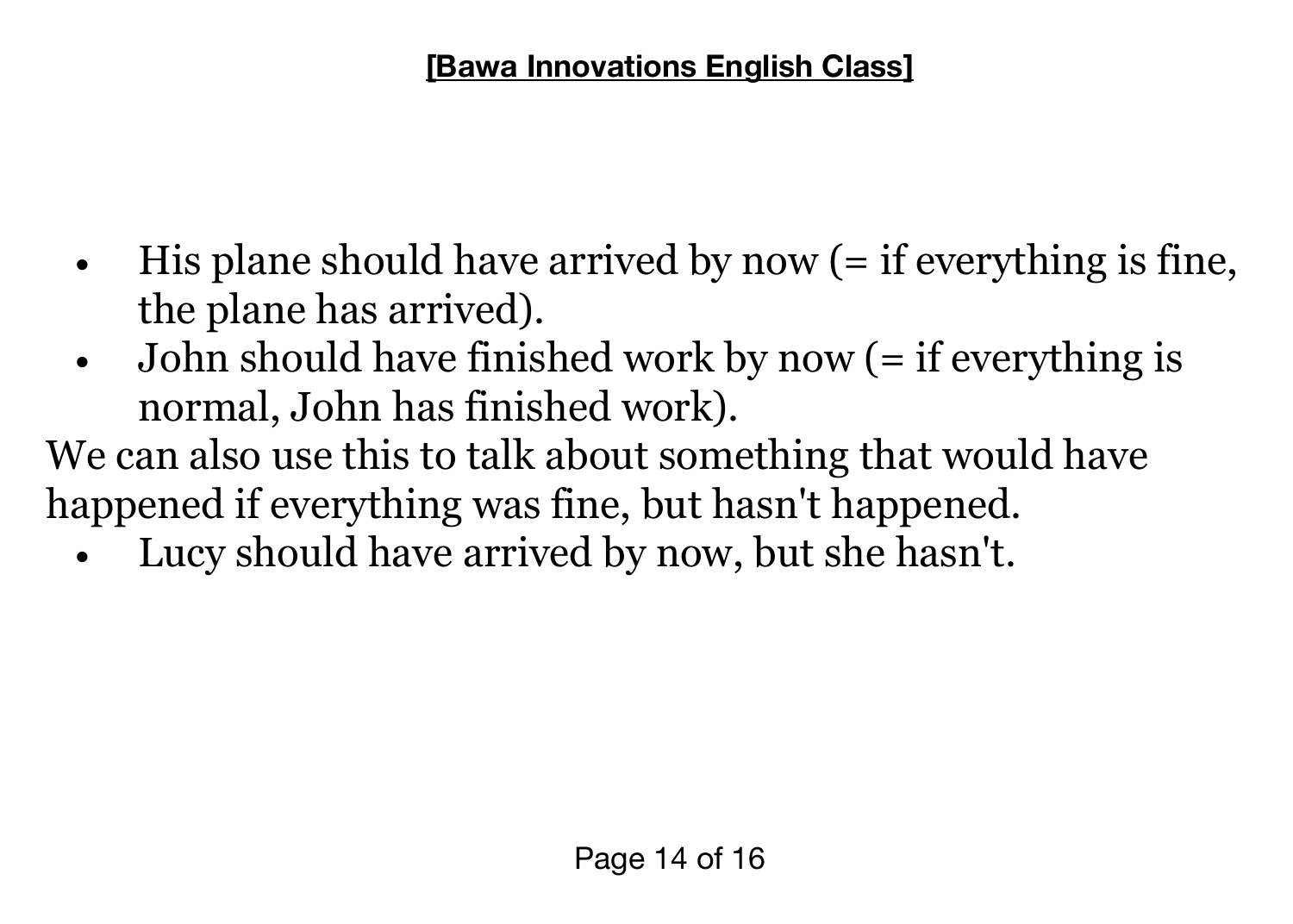## **Would have + past participle**

- 1: Part of the **[third conditional](https://www.perfect-english-grammar.com/third-conditional.html)**.
	- If I had had enough money, I would have bought a car (but I didn't have enough money, so I didn't buy a car).

2: Because 'would' (and will) can also be used to show if you want to do something or not (volition), we can also use **would have + past participle** to talk about something you wanted to do but didn't. This is very similar to the third conditional, but we don't need an 'if clause'.